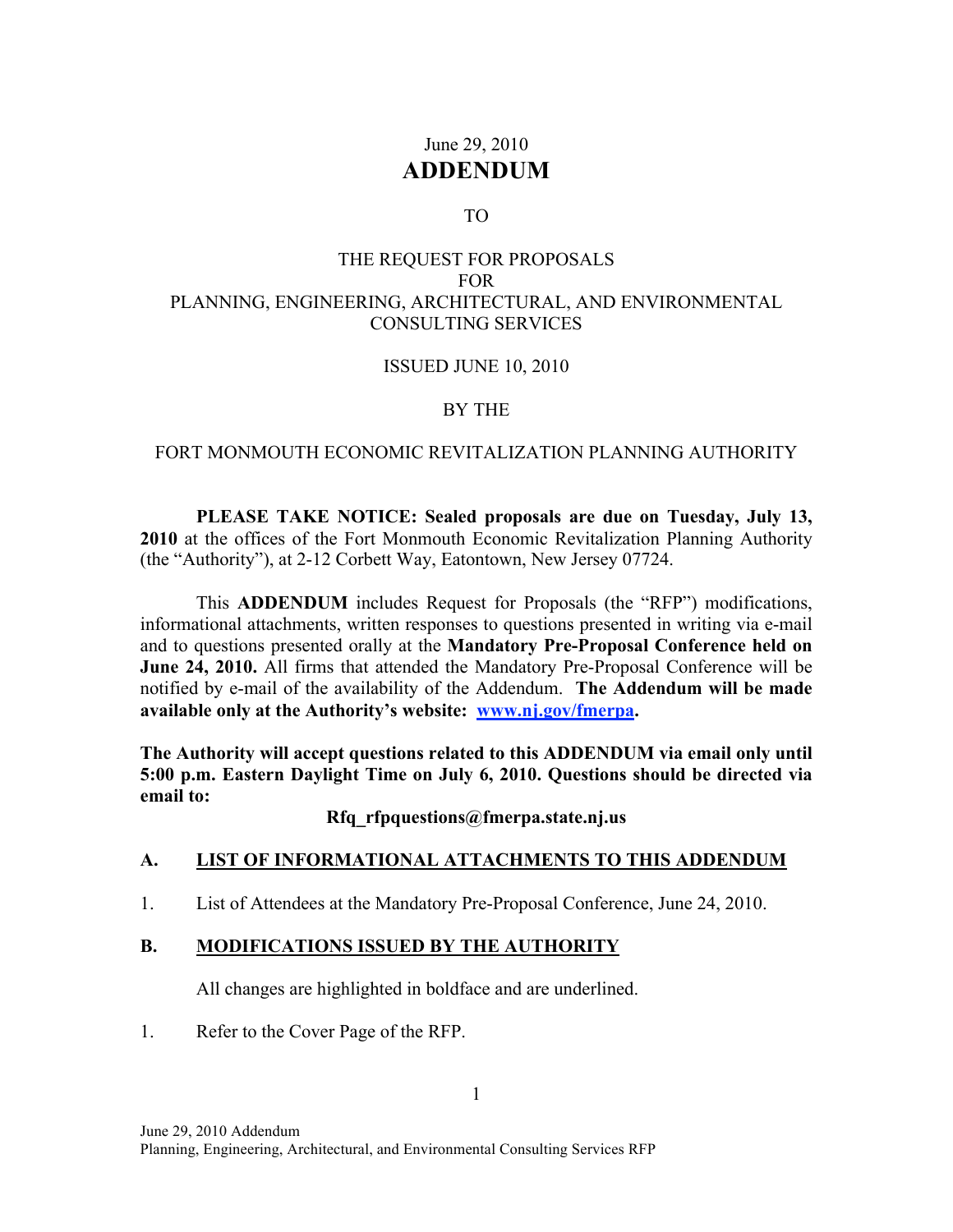AMEND the cover page of the RFP to read as follows: "Responses due by 12:00 P.M. EDT on **July 13**, 2010."

2. Refer to the RFP, Section 1.0.

AMEND the second paragraph of Section 1.0 .to read as follows: "The Consultant will be engaged for a term of **up to twelve (12) months**, commencing with the date of appointment which is expected to be on or about **September 6,** 2010. The Authority reserves the right to extend the term of the engagement for a period of twelve (12) months **or to continue to retain the services of the Consultant in accordance with Section 1.1 below.**

3. Refer to the RFP, Section 1.0.

AMEND Section 1.0 to insert new Section 1.1 as follows:

"**1.1** Possible Additional Services. **The firm awarded the contract to provide the services subject to this RFP may also be retained to provide additional services of similar disciplines relative to further advancing the investigative efforts and/or infrastructure assessments described in this RFP. It is understood that the firm may be retained if, in the sole discretion of the Authority or its successor, it is determined that additional services are required and that such procurement is in the best interest of the Authority or its successor. The firm's initial services must be acceptable and satisfactorily completed in order to be considered a candidate to be retained by the Authority or its successor to provide additional services. It is further understood that the Authority or its successor is under no obligation to solicit a proposal and/or retain the firm to provide any such additional services. Hourly billing rates requested as part of the RFP will be utilized as a basis for negotiating a mutually agreeable price for such additional services. An amendment to the contract document will be signed by both parties should the Authority or its successor procure additional services.**

3. Refer to the RFP, Section 5.0.

AMEND paragraph 3 of Section 5.0 as follows: "The Authority or its successor reserves the right to hold oral interviews with any or all of the firms submitting Proposals. The Authority or its successor expects to hold oral interviews, if any, on or about July **29**, 2010. If held, each firm being requested to attend oral interviews will be notified by the Authority or its successor on or about July **23**, 2010."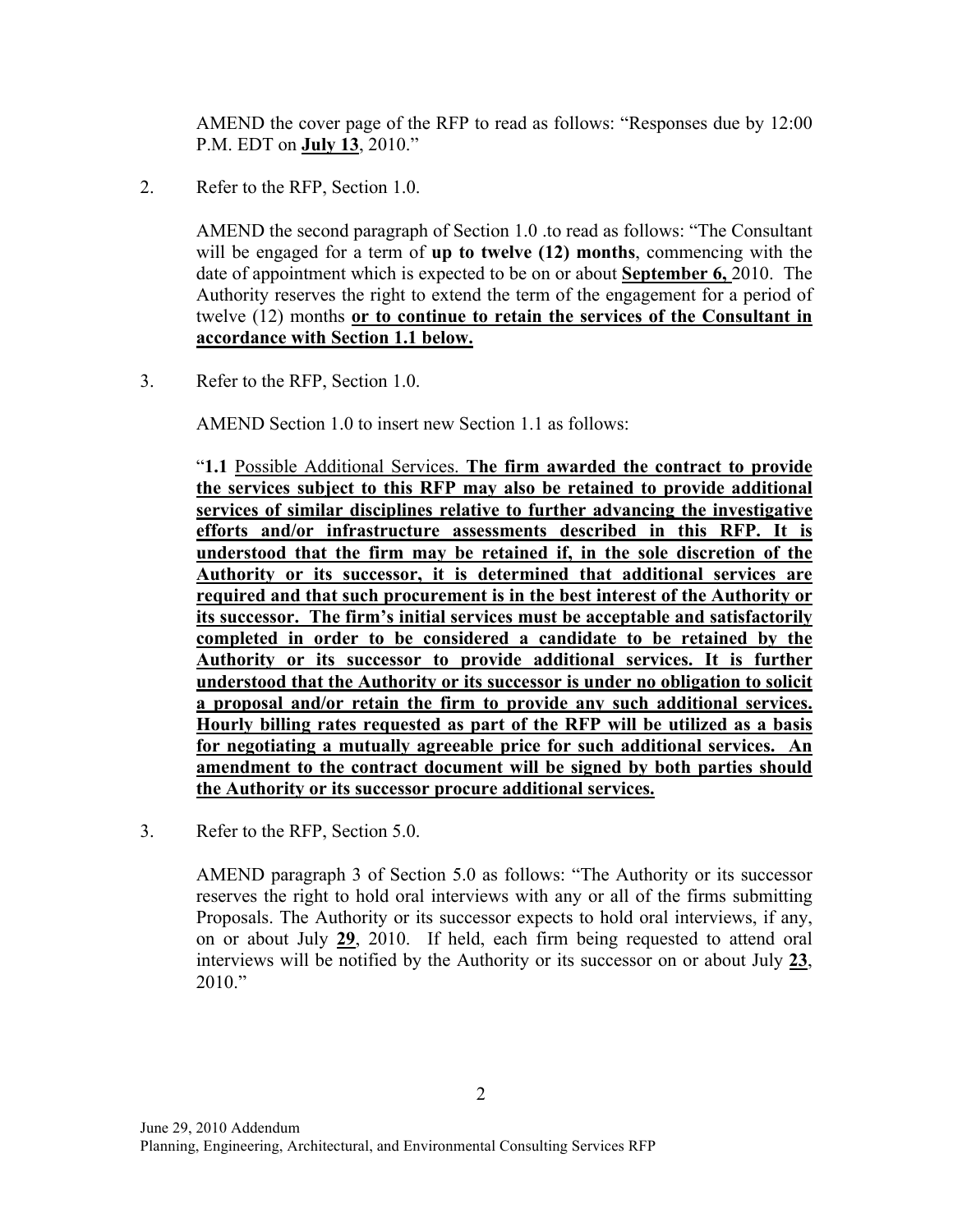4. Refer to the RFP, Section 15.3(2).

AMEND subsection (2) of Section 15.3 as follows: "(2) The firm(s) performing environmental engineering services, planning services, cost estimating services, civil engineering services, and architectural services must have knowledge of the New Jersey market, law and requirements relating to land development and redevelopment. **The firms responding to this RFP must have a New Jerseylicensed engineer, a New Jersey-licensed architect and a New Jersey-licensed planner as a member of the project team and must retain a New Jerseylicensed engineer, a New Jersey-licensed architect and a New Jersey-licensed planner as a member of the project team throughout the term of the contract.** 

5. Refer to the RFP, Attachment #1 - Scope of Services.

AMEND Attachment  $#1$  – Scope of Services, Section II.E to insert the following new paragraph i) to subsection 12: "**The project team must include a New Jersey-licensed architect, a New Jersey-licensed engineer and a New Jerseylicensed planner during the course of the engagement. All professional work must be reviewed and approved by a New Jersey-licensed professional."**

6. Refer to the RFP, Attachment  $#1 -$ Scope of Services.

REPLACE Attachment #1 – Scope Services, Section II in its entirety:

### "**II.F TIMETABLE**

**A tentative timetable for the major milestones of this engagement are set forth below. This timeline is subject to change by the Authority or its successor entity, at the Authority's or its successor entity's sole discretion, as events and conditions warrant.**

| <b>Approval of Appointment of Consultant</b>              | On or about August 18, 2010   |
|-----------------------------------------------------------|-------------------------------|
| of Record by Authority Board                              |                               |
| <b>Expiration of Gubernatorial Veto</b>                   | On or about September 3, 2010 |
| <b>Project Initiation Meeting</b>                         | On or about September 7, 2010 |
| <b>Project Start Date</b>                                 | On or about September 8, 2010 |
| <b>Interim Report at Authority Board</b>                  | On or about November 17, 2010 |
| Meeting                                                   |                               |
| Final<br><b>Authority</b><br>Board<br><b>Report</b><br>at | On or about January 19, 2011  |
| <b>Meeting</b>                                            |                               |
| <b>Project Completion</b>                                 | September 7, 2011             |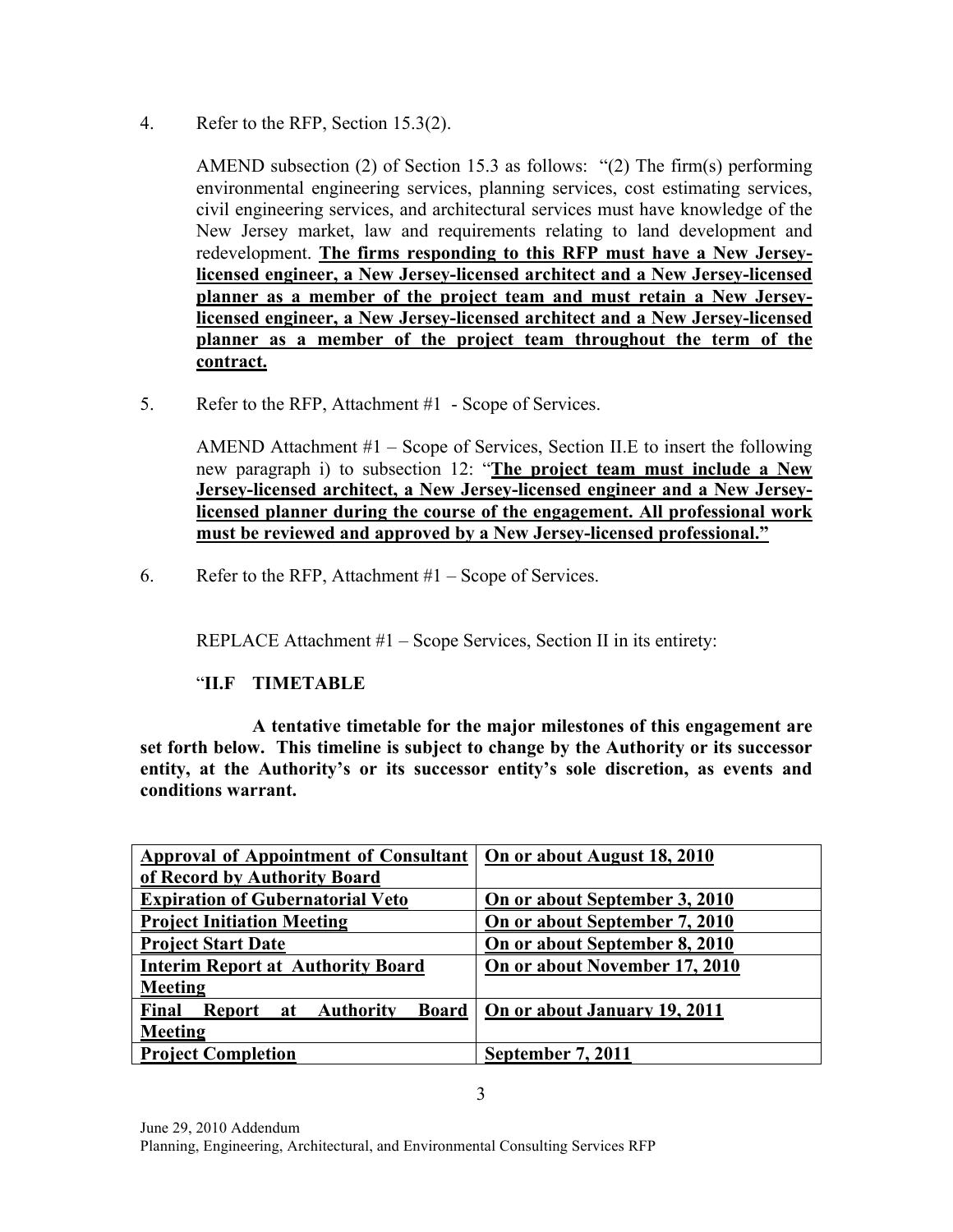# **C. QUESTIONS AND ANSWERS PRESENTED AT THE MANDATORY PRE-PROPOSAL CONFERENCE HELD ON June 24, 2010, OR IN WRITING VIA E-MAIL**

1. **Question:** Section 14 of the Request for Proposals is entitled "Compliance with State Law Requirements". Please confirm that only the Prime Consultant needs to complete the forms in Attachments 4 - 7; and that subconsultants to the Prime Consultant are not required to submit the forms as part of the response to the RFP. (*Question submitted via e-mail by Peter Koscik, Hatch Mott MacDonald*)

**Answer:** Only the N.J. Business Registration Certificates are required of subconsultants. Please note that all parties to the potential contract are required to submit all of the forms, this includes all parties in a joint venture.

2. **Question:** In Section 14 of the Request for Proposals is entitled "Compliance with State Law Requirements". Attachment #1, Section II A, 7 - FMERPA refers to various planning guides. Does FMERPA require the Consultant to provide a licensed N.J. Professional Planner? (*Question submitted via e-mail by Peter Koscik, Hatch Mott MacDonald)*

**Answer:** Please see this Addendum, Section 2, items 4 and 5 above.

3. **Question:** Will a firm that is part of a project team for the Planning, Engineering, Architectural and Environmental Services be allowed to compete for/bid on future work as the Business and Operations Plan Consultant and/or EDC Consultants, or does FMERPA view that as a conflict? (*Question submitted via e-mail by Jeffrey Donohoe, Jeffrey Donohoe Associates LLC*)

**Answer:** Currently, the Authority does not view this as a conflict. However, this may change based on factual determinations made at the time of the issuance of any future request for proposals.

4. **Question:** It is understood that the Cultural Resources Evaluation Technical Memorandum and the Facilities Assessment Technical Memorandum that have been posted are only partial documents and do not show the full level of assessment that has been completed for each building. Could you release examples showing the level of information and photographs that were assembled for each report? We are not asking to see the entire reports, just examples of the level of work that has already been completed. (*Question submitted via e-mail by John Hatch, Clarke Caton and Hintz)*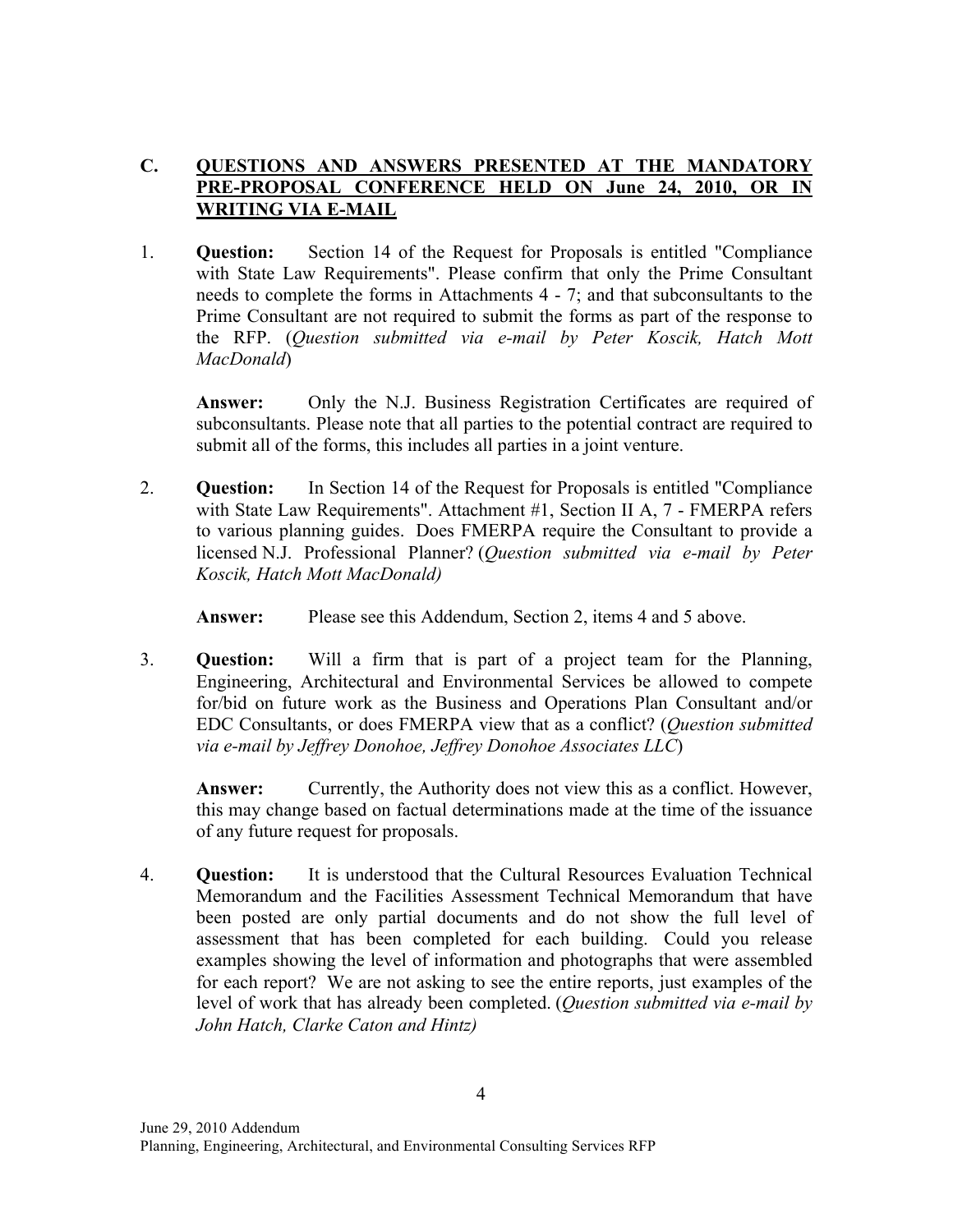**Answer:** A link to a sample of a facility assessment of one building has been posted to http://www.nj.gov/fmerpa/library/pdf/survey\_samples.pdf.

5. **Question:** The italicized paragraph on p. 21 specifies that the work done under the 2008 Fort Monmouth Reuse Plan and the Sanitary Sewer System Evaluation Plan will not be duplicated under the Planning, Engineering, Architectural, and Environmental Services RFP. Will access to such documentation detailing the work done previously be available so that it can be excluded from the Scope of Services? Is the NEPA documentation available as well?

**Answer:** Yes, Attachment #3 to the RFP lists those documents which are available on the Authority's website. All documentation associated with the NEPA process, which that has been made available to the Authority by the U.S. Army is available as well. Firms can obtain copies of most of these technical memoranda on CD available for pick-up at the Authority's office, including a complete set of the Sanitary Sewer Evaluation project deliverables, with Pipe Smart files and CCTV Videos. However, some maps and other documentation included within the technical memoranda are considered by the U.S. Army to be confidential and can only be shared with the winning bidder once the winning bidder signs the existing non-disclosure agreement. **Note:** The paragraph referred to in the question above is a requirement of the United States Department of Defense, Office of Economic Adjustment ("OEA").

6. **Question:** On pages 17 and 18, there are several references to cost estimates that the Authority is requesting. In the buildings that are slated for reuse, is the intention for the Consultant to assume a reuse consistent with the Reuse Plan and estimate the cost to implement that particular reuse in the building. For example, if a building is slated for office space, and the Consultant would estimate the cost of mechanical systems, finishes, etc., to make that building function as office space.

**Answer:** Yes. There are two potential reasons the buildings listed are on the list in Attachment #2. First, such buildings may be requested to be conveyed to the Local Redevelopment Authority in accordance with the proposed use in the reuse plan. Second, is that such buildings have been or are likely to be of interest to potential tenants in accordance with the proposed use in the reuse plan.

7. **Question:** Can you tell potential bidders the budget for the work to be performed?

Answer: No.

8. **Question:** For the environmental work, does the Authority require a licensed environmental professional or prefer not to have one?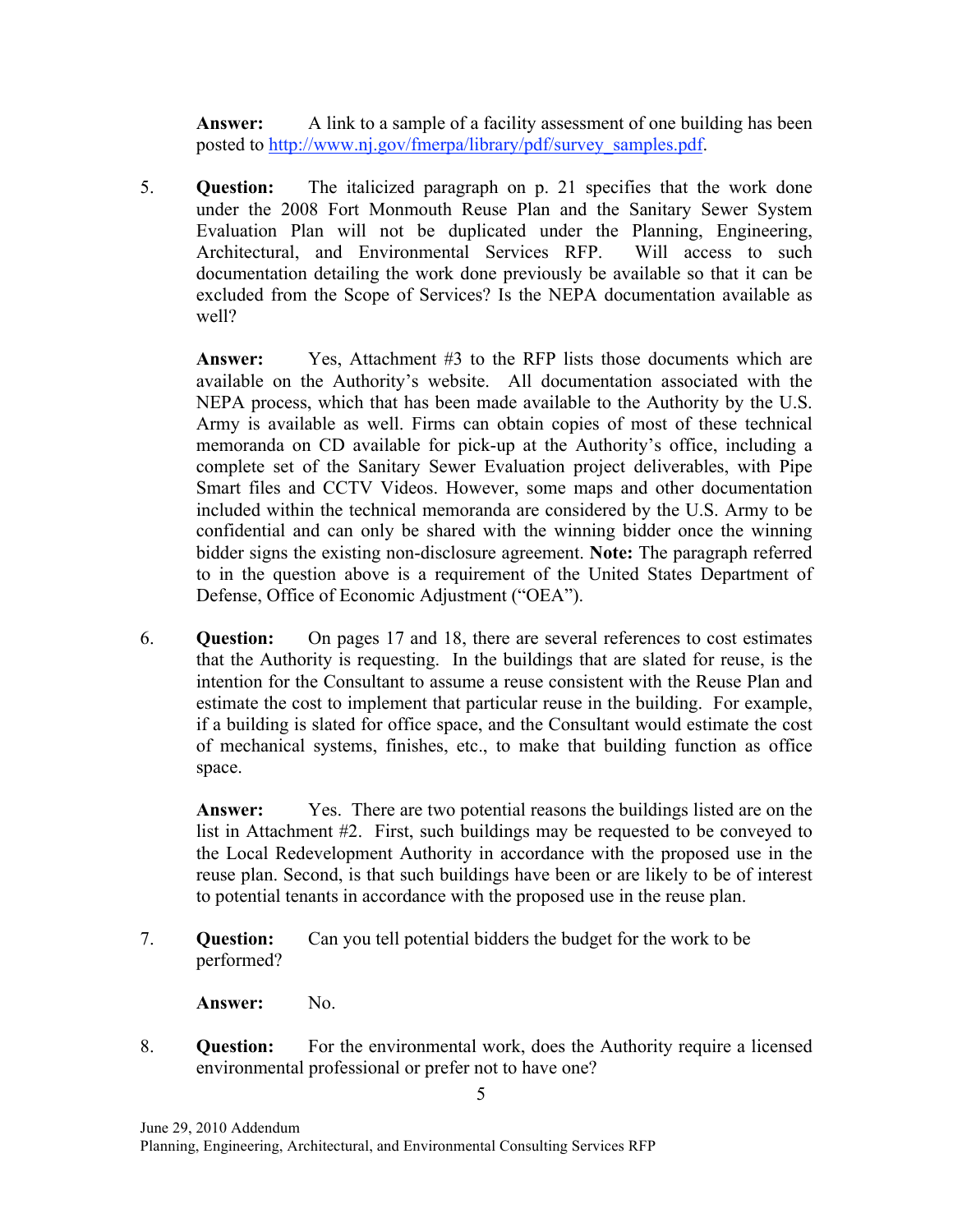**Answer:** The answer to this question has been reconsidered since the Mandatory Pre-Proposal Conference. Please see this Addendum, Section 2, items 4 and 5 above.

9. **Question:** If time permits, do potential bidders have access to the buildings prior to submitting a proposal?

**Answer:** No. Due to U.S. Army Garrison security requirements, it is not possible to facilitate such access to all of the potential bidders. The Consultant engaged pursuant to the RFP will be required to comply with Section 11.0 of the RFP.

10. **Question:** You stated that the planning on the sanitary sewer side would be available. Is there a potable water side component to this proposal?

**Answer:** Yes. The Authority has several reports provided by the U.S.Army. Some of this information is reflected in Existing Conditions Technical Memoranda which are available on the website. The Authority is asking for an analysis of all of the remaining infrastructure systems (except the sanitary sewer system), potable water system, electrical systems, storm water management systems, access and security systems and communications systems. Given the sensitive nature of the current mission of Fort Monmouth, some of the communications and security infrastructure may not be available for analysis by the Consultant.

11. **Question:** Is there a set-aside small businesses or minority/women owned businesses in this engagement?

**Answer:** There is no set aside requirement for this procurement. The Authority encourages each firm responding to this RFP to utilize small businesses enterprises as subcontractors. See Section 7.0 of the RFP.

12. **Question:** Can you provide clarification on Attachment #1 – Scope of Services, Section II.C. Is the Authority looking for architectural design guidelines that describe the recommendations in the current reuse plan or a new approach to the plan?

**Answer:** Both. The Authority is open to recommendations of the Consultant in this area.

13. **Question:** Is AECOM precluded from this procurement or participating as a member of the consulting team?

Answer: No.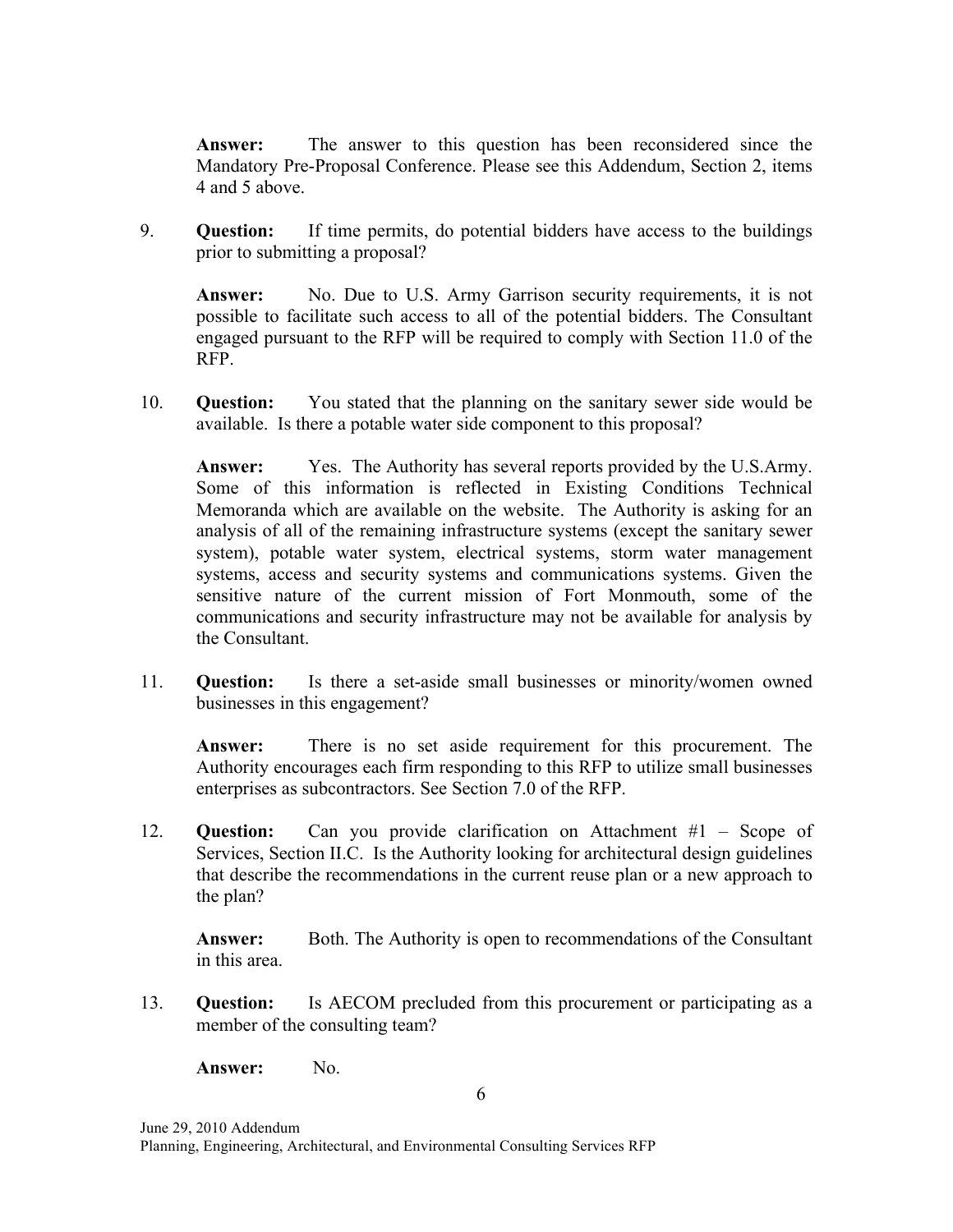14. **Question:** Will CDs of the documents listed in Attachment #3 be made available?

**Answer:** Yes, please see Attachment #3 of the RFP.

15. **Question:** Using federal/DoD terminology, who and from what organization will comprise the Source Selection Evaluation Board (:SSEB")? Is the SSEB limited to N.J. State employees or will you be offering seats to the members of the FMERPA committees? (*Question* s*ubmitted via e-mail by Ed Dlugosz, Chairman, Eatontown Environmental Commission*)

**Answer:** The evaluation committee will consist of Authority staff members.

16. **Question:** While there are listed a number of evaluation critical areas, there is no published prioritization of those areas or "weighted" value assigned to them. Is there such criteria? (*Question* s*ubmitted via e-mail by Ed Dlugosz, Chairman, Eatontown Environmental Commission*)

**Answer:** The evaluation criteria is set forth in section 15.3 of the RFP.

17. **Question :** Is the definition of "Level of Employee" meant to be "number of hours" or something else? Please explain what is intended to be in this category. (*Question submitted via e-mail by John Mullen, Gannett Fleming*)

**Answer:** "Level of Employee" is intended to be the title or position name typically associated with a salary band or hourly rate. Examples would be: Principal; Senior Engineer; Associate Engineer; Draftsman; etc. The Authority will be looking at what "Level of Employee" you might assign a particular task and their hourly rate. A bidder should use your firm's titles so that they can be matched to the team members identified in your Proposal.

#### *Please, there will be absolutely no contact between our staff and you.*

 $\mathcal{L}_\text{max}$  , where  $\mathcal{L}_\text{max}$  , we have the set of the set of the set of the set of the set of the set of the set of the set of the set of the set of the set of the set of the set of the set of the set of the set of Issued by: Frank C. Cosentino Executive Director

Date: June 29, 2010

June 29, 2010 Addendum Planning, Engineering, Architectural, and Environmental Consulting Services RFP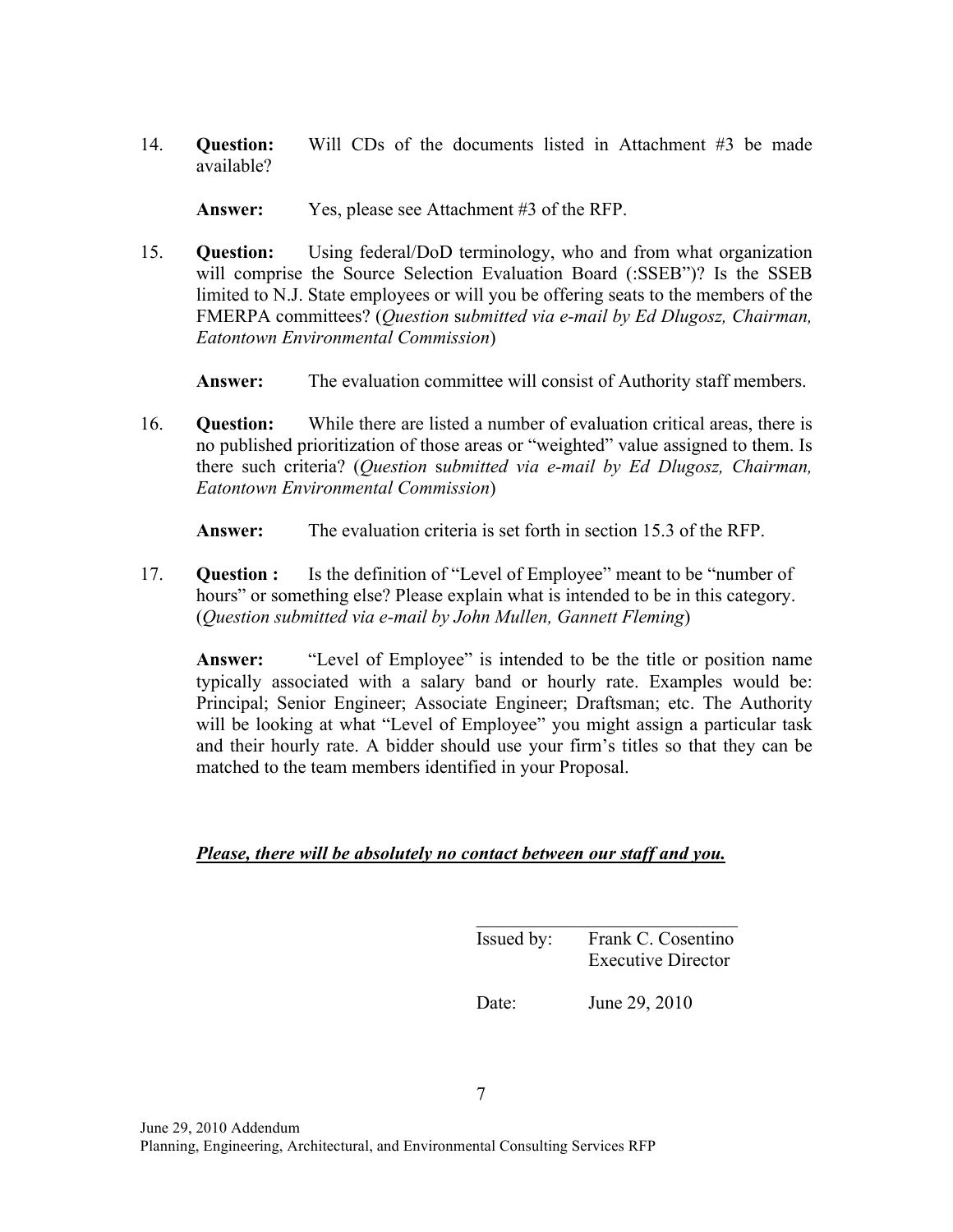# **ATTACHMENTS**

1. List of Attendees at the Mandatory Pre-Proposal Conference, June 24, 2010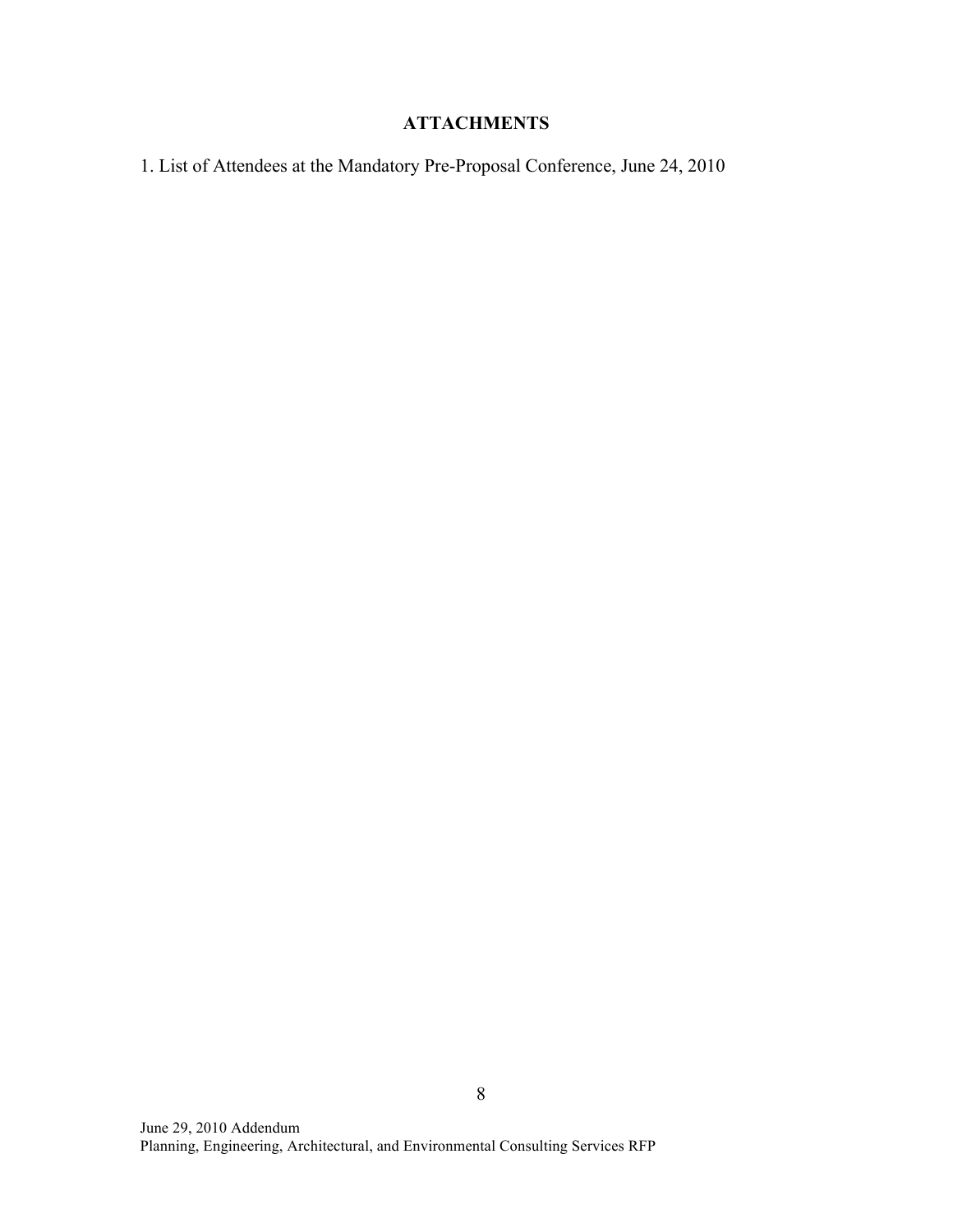|                                                    | RFP for Planning, Engineering, Architecture and Environmental Services |                     |                                               |  |  |  |
|----------------------------------------------------|------------------------------------------------------------------------|---------------------|-----------------------------------------------|--|--|--|
| Mandatory Pre-Conference Attendees - June 24, 2010 |                                                                        |                     |                                               |  |  |  |
| <b>Attendee</b>                                    | Company                                                                | Phone#              | E-mail                                        |  |  |  |
| Alexandru Ionescu                                  | <b>AECOM</b>                                                           | 212.366.6200 x4523  | alexandru.ionescu@aecom.com                   |  |  |  |
| <b>Steven Albert</b>                               | <b>AECOM</b>                                                           | 732.564.3601        | steven.albert@aecom.com                       |  |  |  |
| Angelo Alberto                                     | Alberto & Associates                                                   | 856.354.1223        | aalberto@albertoassociates.com                |  |  |  |
| Jack Koczan                                        | <b>AMEC Earth &amp; Environmental</b>                                  | 732.302.9500 x106   | jack.koczan@amec.com                          |  |  |  |
| <b>Peter Marshall</b>                              | <b>Arcadis</b>                                                         | 908.526.1600        | peter.marshall@arcadis-us.com                 |  |  |  |
| Babu Cherukuri, PE                                 | Banc3, Inc.                                                            | 609.448.6776        | babucherukuri@banc3.com                       |  |  |  |
| Jim Ott                                            | Banc3, Inc.                                                            | 609.448.6776        | jimott@banc3.com                              |  |  |  |
| Ken Fry                                            | <b>BD Engineering, SBE</b>                                             | 732.886.5432        | kf@bd-engineering.com                         |  |  |  |
| <b>Joe Arches</b>                                  | <b>Becht Engineering</b>                                               | 908.394.1228        | jarches@becht.com                             |  |  |  |
| <b>Louis Zuegner</b>                               | <b>Birdsall Engineering</b>                                            | 908.394.1228        | Izuegner@birdsall.com                         |  |  |  |
| Arie P. Kremen                                     | <b>Birdsall Engineering</b>                                            | 732.380.1700, x1212 | akremen@birdsall.com                          |  |  |  |
| <b>Jim Lampkin</b>                                 | <b>BL Companies</b>                                                    | 610.337.3630        | jlampkin@blcompanies.com                      |  |  |  |
| Darin Jellison                                     |                                                                        | 215.829.0922 x133   | djellison@blackneyhayes.com                   |  |  |  |
|                                                    | <b>Blackney Hayes Architects</b>                                       |                     | jhayesjr@blackneyhayes.com                    |  |  |  |
| John Hayes                                         | <b>Blackney Hayes Architects</b>                                       | 215.829.0922 x117   |                                               |  |  |  |
| <b>Diane Converse</b>                              | <b>Brinkerhoff Environmental Svcs.</b>                                 | 609.714.2141        | dconverse@brinkenv.com                        |  |  |  |
| <b>Kevin Settembrino</b>                           | BSA&A                                                                  | 732.741.4900        | ksettembrino@simpers.com                      |  |  |  |
| Laura Saunders                                     | Buchart Horn, Inc.                                                     | 856.797.4302        | Isaunders@bh-ba.com                           |  |  |  |
| <b>Harrison Bink</b>                               | Buchart Horn, Inc.                                                     | 856.797.4359        | hbink@bh-ba.com                               |  |  |  |
| Peter Vahala                                       | Burns & McDonnell Engineering Co., Inc.                                | 973.526.5328        | pvahala@burnsmcd.com                          |  |  |  |
| <b>John Clarke</b>                                 | <b>Clarke Caton Hintz</b>                                              | 609.883.8383        | jclarke@cchnj.com                             |  |  |  |
| John Hatch                                         | <b>Clarke Caton Hintz</b>                                              | 609.883.8383        | jhatch@cchnj.com                              |  |  |  |
| <b>Phil Cacossa</b>                                | <b>Design Resources Group Architects</b>                               | 732.560.7900        | philc@drgaia.com                              |  |  |  |
| <b>Patrick Seiwell</b>                             | <b>Design Resources Group Architects</b>                               | 732.560.7900        | pats@drgaia.com                               |  |  |  |
| <b>Erin Gehan</b>                                  | Dewberry                                                               | 973.576.9698        | egehan@dewberry.com                           |  |  |  |
| <b>Fred Worstell</b>                               | <b>Dresdner Robin</b>                                                  | 201.217.9200        | fworstell@dresdnerrobin.com                   |  |  |  |
| <b>Syed Husain</b>                                 | DW Smith Associates, LLC                                               | 732.363.5850        | shusain@dwsmith.com                           |  |  |  |
| Jim Watson                                         | <b>EKA Associates</b>                                                  | 908.322.2030        | jwatson@ekaassociates.com                     |  |  |  |
| <b>Harry Segner</b>                                | <b>Ewing Cole</b>                                                      | 732.581.0197        | hsegner@ewingcole.com                         |  |  |  |
| <b>Ron Harwood</b>                                 | Excel Environmental Resources, Inc.                                    | 732.545.9525        | rharwood@excelenv.com                         |  |  |  |
| <b>Anelle DiSisto</b>                              | <b>Farewell Mills Gatsch Architects</b>                                | 609.452.1777 x134   | anelled@fmg-arch.com                          |  |  |  |
| Allan Johnson                                      | <b>Fletcher Thompson</b>                                               | 732.907.6800        | ajohnson@ftae.com                             |  |  |  |
| <b>Timothy Czarnik</b>                             | French & Parrell Associate                                             | 732.312.9800        | timothy.czarnik@fpaengineers.com              |  |  |  |
| John Loughran                                      | <b>FXFOWLE</b>                                                         | 212.627.1700        | jloughran@fxfowle.com                         |  |  |  |
| <b>Robert Gagliano</b>                             |                                                                        | 732.320.0880        |                                               |  |  |  |
|                                                    | Gagliano & Company                                                     |                     | rgagliano@gaglianoco.com                      |  |  |  |
| John Mullan                                        | <b>Gannett Fleming</b>                                                 | 908.334.9200        | jmullan@gfnet.com                             |  |  |  |
| Jim Laurita                                        | <b>Gannett Fleming</b>                                                 | 908.334.9200        | jlaurita@gfnet.com                            |  |  |  |
| Emad Abou-Sabe, PP                                 | <b>HACBM</b>                                                           | 609.452.7779        | eabousabe@hacbm.com                           |  |  |  |
| Kevin Koch                                         | <b>Hatch Mott MacDonald</b>                                            | 973.912.2490        | kevin.koch@hatchmott.com                      |  |  |  |
| <b>Pete Kocsik</b>                                 | <b>Hatch Mott MacDonald</b>                                            | 732.333.3290        | peter.kocsik@hatchmott.com                    |  |  |  |
| Patti D'Andrea                                     | <b>Intertech Associates</b>                                            | 732.431.4236        | pdandea@intertechassociates.com               |  |  |  |
| <b>Dennis Keck</b>                                 | <b>Jacobs Engineering</b>                                              | 215.355.3577        | dennis.keck@jacobs.com                        |  |  |  |
| Eileen Della Volle                                 | <b>KS Engineers</b>                                                    | 973.902.9043        | edellavolle@kseng.com                         |  |  |  |
| Len Savino                                         | <b>Langan Engineering</b>                                              | 201.398.4588        | Isavino@langan.com                            |  |  |  |
| <b>Karl Pehnke</b>                                 | <b>Langan Engineering</b>                                              | 201.794.6900        | kpehnke@langan.com                            |  |  |  |
| <b>Rory Johnston</b>                               | <b>Malcolm Pirnie</b>                                                  | 908.202.1407        | riohnston@pirnie.com                          |  |  |  |
| Jeffrey Stoicescu, PE                              | <b>Malcolm Pirnie/Arcadis</b>                                          | 914.641.2647        | jstoicescu@pirnie.com                         |  |  |  |
| <b>Bob DiBartolo</b>                               | <b>Maser Consulting</b>                                                | 732.383.1950        | rdibartolo@maserconsulting.com                |  |  |  |
| <b>Tim O'Brien</b>                                 | <b>Maser Consulting</b>                                                | 973.398.3144        | tobrien@maserconsulting.com                   |  |  |  |
| Mary Codispoti                                     | <b>Maser Consulting</b>                                                | 732.383.1950        | mcodispoti@maserconsuiting.com                |  |  |  |
| <b>Tim Dreese</b>                                  | <b>Matrix Design Group</b>                                             | 303.572.0200        | tim_dreese@matrixdesigngroup.com              |  |  |  |
| <b>Brooke Schmoll</b>                              | <b>MCFA</b>                                                            | 856.448.3536        | bschmoll@mcfaplanning.com                     |  |  |  |
| William S. Meiter                                  | <b>MCFA</b>                                                            | 443.987.3142        | wmeiter@mcfaplanning.com                      |  |  |  |
| Risa Perlmutter Goldstein                          | Neighborhood Redevelopment Group, LLC                                  | 973.868.5158        | rgoldstein@neighborhoodredevelopmentgroup.com |  |  |  |
| Michael Gorman                                     | <b>NK Architects</b>                                                   | 973.539.5353        | gormanm@nkarchitects.com                      |  |  |  |
| <b>James Gallagher</b>                             | Pennoni Associates                                                     | 908.653.0889 x5520  | jgallagher@pennoni.com                        |  |  |  |
| Jerry Prevete                                      | Pennoni Associates                                                     | 908.653.0889        | jprevete@pennoni.com                          |  |  |  |
| <b>Festus Ezeji</b>                                | <b>Project Cost Associates</b>                                         | 973.441.9023        | projectcost1@verizon.net                      |  |  |  |
|                                                    |                                                                        |                     | cstreahle@promatechinc.com                    |  |  |  |
| <b>Carrie Streahle</b>                             | Promatech, Inc.                                                        | 856.461.4663        |                                               |  |  |  |
| <b>Brandi Bartolomeo</b>                           | PS&S, Engineering PC                                                   | 732.560.9700        | bbartolomeo@psands.com                        |  |  |  |
| <b>Thomas Zetkulic</b>                             | PS&S, Engineering PC                                                   | 732.584.0338        | tzetkulic@psands.com                          |  |  |  |
| Michael Kallay Jr.                                 | Ronald Schmidt & Associates                                            | 201.567.5005        | mkallay@rsaaia.com                            |  |  |  |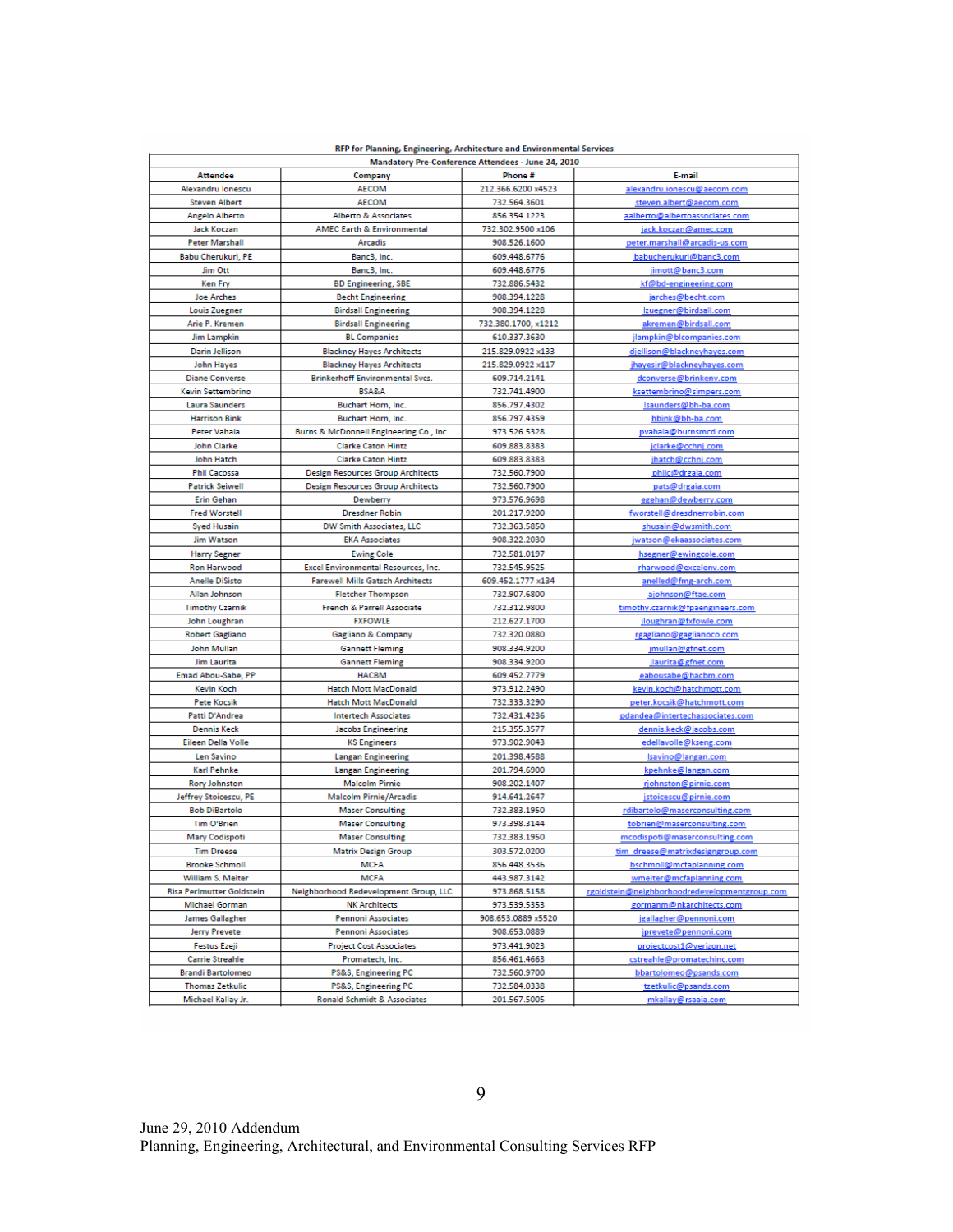|                        | RFP for Planning, Engineering, Architecture and Environmental Services<br>Mandatory Pre-Conference Attendees - June 24, 2010 |                    |                                  |  |  |  |
|------------------------|------------------------------------------------------------------------------------------------------------------------------|--------------------|----------------------------------|--|--|--|
|                        |                                                                                                                              |                    |                                  |  |  |  |
| <b>Attendee</b>        | Company                                                                                                                      | Phone #            | E-mail                           |  |  |  |
| John McCormack         | <b>Sam Schwartz Engineers</b>                                                                                                | 973.639.9629       | imccormack@samschwartz.com       |  |  |  |
| Laurence K. Uher       | Spiezle Architectural Group, Inc.                                                                                            | 609.695.7400       | luher@spiezle.com                |  |  |  |
| <b>Daniel Caldwell</b> | <b>Stout &amp; Caldwell</b>                                                                                                  | 609.410.5401       | dic@stoutcaldwell.com            |  |  |  |
| George Dake            | <b>T&amp;M Associates</b>                                                                                                    | 732.671.6400       | gdakes@tandmassociates.com       |  |  |  |
| <b>Richard Moralle</b> | <b>T&amp;M Associates</b>                                                                                                    | 732.671.6400       | rmoralle@tandmassociates.com     |  |  |  |
| Andrew Andreeko        | T.Y. Lin/Medina                                                                                                              | 610.954.9060       | andrew.andreeko@tylin.com        |  |  |  |
| <b>Tim Delorm</b>      | <b>Terra Noble Design</b>                                                                                                    | 973.566.0278       | tim.delorm@terranoble.net        |  |  |  |
| Kathy Brazil           | <b>Terra Nova Environmental Sycs.</b>                                                                                        | 609.330.6609       | kbrazil@terranovaes.com          |  |  |  |
| Jim Welsh              | <b>Thomas Balsley Associates</b>                                                                                             | 212.684.9230 x23   | jim@tbany.com                    |  |  |  |
| lan Taylor             | <b>Toscano Clements Taylor</b>                                                                                               | 631.392.1400       | itaylor@tctcost.com              |  |  |  |
| A.J. Garito            | <b>Two River Engineering</b>                                                                                                 | 732.266.0523       | ajg@tworivereng.com              |  |  |  |
| Harry Brown            | <b>Urban Engineers</b>                                                                                                       | 215.922.8081 x1381 | hjbrown@urbanengineers.com       |  |  |  |
| <b>Peter Grieco</b>    | URS Corp.                                                                                                                    | 212.946.8274       | peter grieco@urscorp.com         |  |  |  |
| <b>Eric Stahl</b>      | <b>Weston Solutions</b>                                                                                                      | 610.701.3732       | eric.stahl@westonsolutions.com   |  |  |  |
| Linda Balcom           | <b>Weston Solutions</b>                                                                                                      | 719.290.3765       | linda.balcom@westonsolutions.com |  |  |  |
| <b>Edward Alonso</b>   | Whitman                                                                                                                      | 732.390.5858       | ealonso@whitmanco.com            |  |  |  |
| John Cipollone         | Whitman                                                                                                                      | 732.390.5858       | jcipollone@whitmanco.com         |  |  |  |
| <b>Bob Reich</b>       | <b>WRT Planning &amp; Design</b>                                                                                             | 215.732.5215       | rreich@ph.wrtdesign.com          |  |  |  |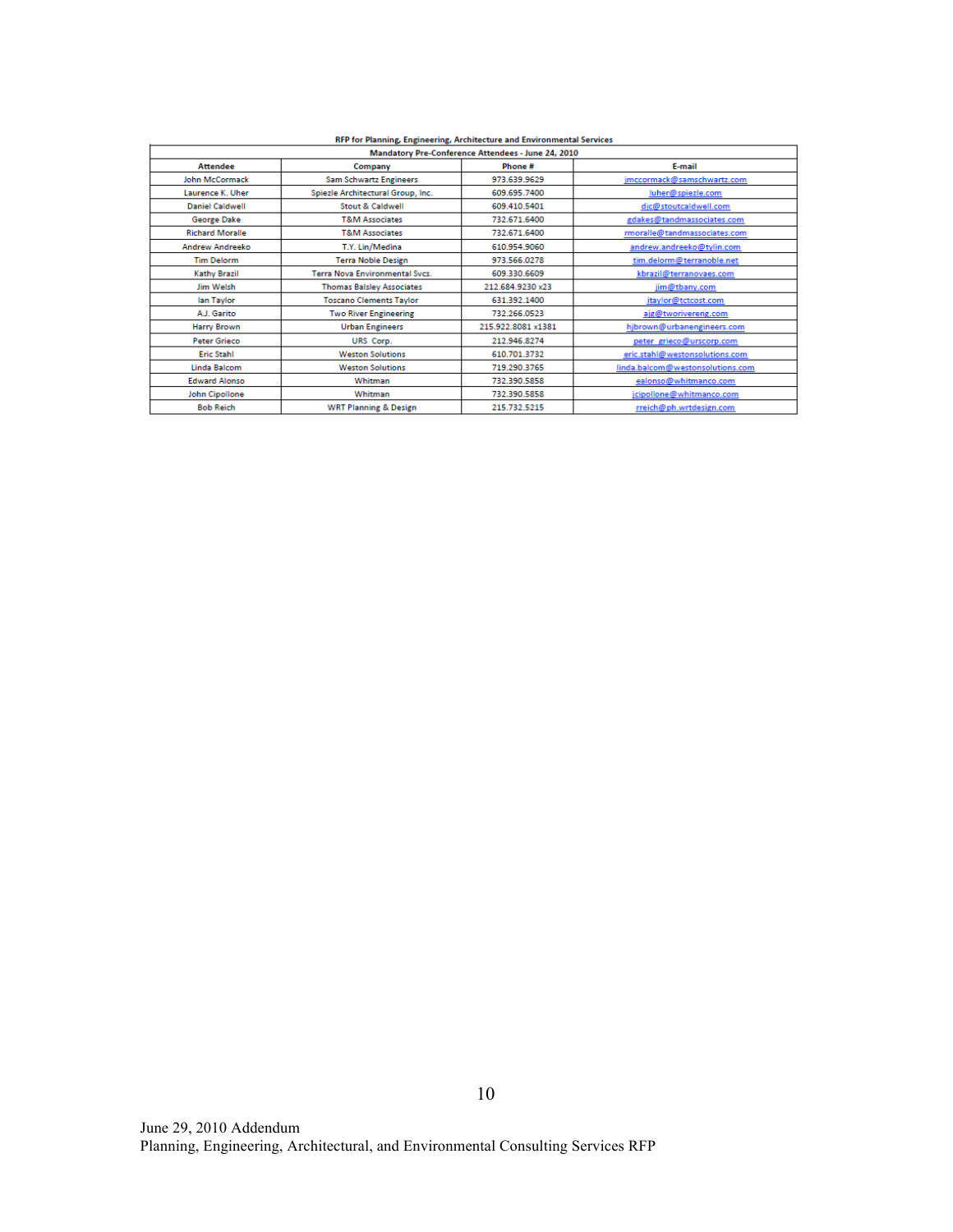June 29, 2010 Addendum Planning, Engineering, Architectural, and Environmental Consulting Services RFP